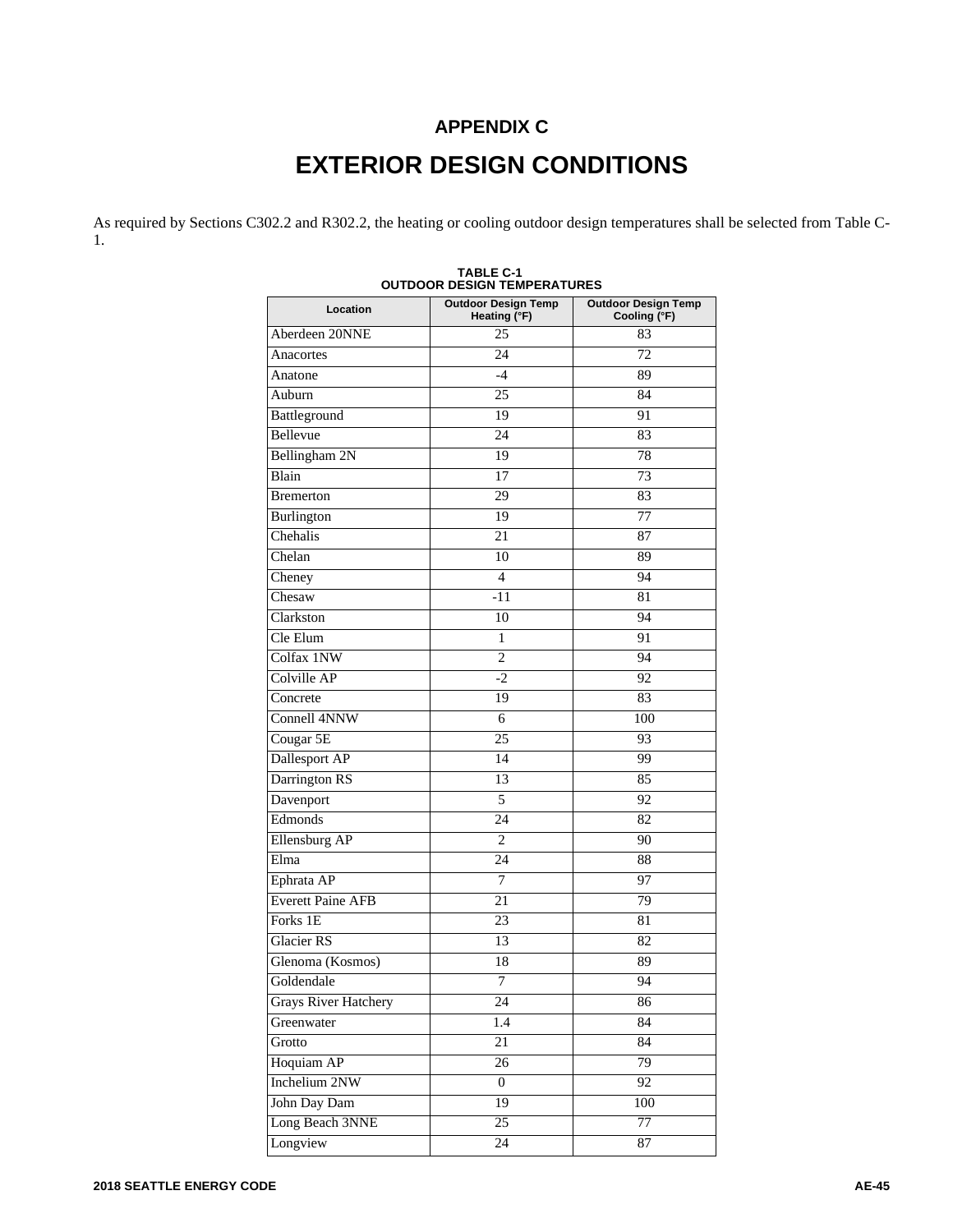| Location              | <b>Outdoor Design Temp</b><br>Heating (°F) | <b>Outdoor Design Temp</b> |  |
|-----------------------|--------------------------------------------|----------------------------|--|
| Lower Granite Dam     | 14                                         | Cooling (°F)<br>98         |  |
| Lower Monument Dam    | 18                                         | 103                        |  |
| Marysville            | 23                                         | 79                         |  |
| <b>Metaline Falls</b> | $-1$                                       | 89                         |  |
| Methow 2W             | $\mathbf{1}$                               | 89                         |  |
| Nespelem 2S           | $-4$                                       | 93                         |  |
| Newhalem              | 19                                         | 89                         |  |
|                       | $-5$                                       | 92                         |  |
| Newport<br>Northport  | $\overline{2}$                             | 92                         |  |
| <b>Oak Harbor</b>     | 16                                         | $\overline{74}$            |  |
| Odessa                | $\overline{7}$                             | 100                        |  |
| Olga 2SE              | 24                                         | 71                         |  |
| Olympia AP            | 17                                         | 85                         |  |
| Omak 2NW              |                                            |                            |  |
| Oroville              | 3<br>5                                     | 90<br>93                   |  |
| Othello               | 9                                          |                            |  |
|                       |                                            | 98                         |  |
| Packwood              | 16                                         | 90                         |  |
| Plain                 | $-3$                                       | 89                         |  |
| <b>Pleasant View</b>  | 16                                         | 98                         |  |
| Pomeroy               | 3                                          | 95                         |  |
| Port Angeles          | 28                                         | 75                         |  |
| Port Townsend         | 25                                         | 76                         |  |
| Prosser               | $\overline{12}$                            | 97                         |  |
| Puyallup              | 19                                         | 86                         |  |
| Quilcene 2SW          | 23                                         | 83                         |  |
| Quinault RS           | 25                                         | 84                         |  |
| Rainier, Longmire     | 15                                         | 85                         |  |
| Paradise RS           | 8                                          | 71                         |  |
| Raymond               | 28                                         | 81                         |  |
| Redmond               | 17                                         | 83                         |  |
| Republic              | $-9$                                       | 87                         |  |
| Richland              | 11                                         | 101                        |  |
| Ritzville             | 6                                          | 99                         |  |
| <b>Satus Pass</b>     | 10                                         | 90                         |  |
| Seattle: SeaTac AP    | $\overline{24}$                            | 83                         |  |
| Sedro Woolley 1E      | 19                                         | 78                         |  |
| Sequim                | 23                                         | 78                         |  |
| Shelton               | 23                                         | 85                         |  |
| Smyrna                | 8                                          | 102                        |  |
| Snohomish             | $\overline{21}$                            | 81                         |  |
| Snoqualmie Pass       | 6                                          | 80                         |  |
| Spokane AP            | $\overline{4}$                             | 92                         |  |
| Spokane CO            | 10                                         | 96                         |  |
| <b>Stampede Pass</b>  | $\tau$                                     | 76                         |  |
| Stehekin 3 NW         | 12                                         | 85                         |  |
| <b>Stevens Pass</b>   | 6                                          | 77                         |  |
| Tacoma CO             | $\overline{29}$                            | 82                         |  |
| <b>Tatoosh Island</b> | $\overline{31}$                            | 63                         |  |

## **TABLE C-1—continued OUTDOOR DESIGN TEMPERATURES**